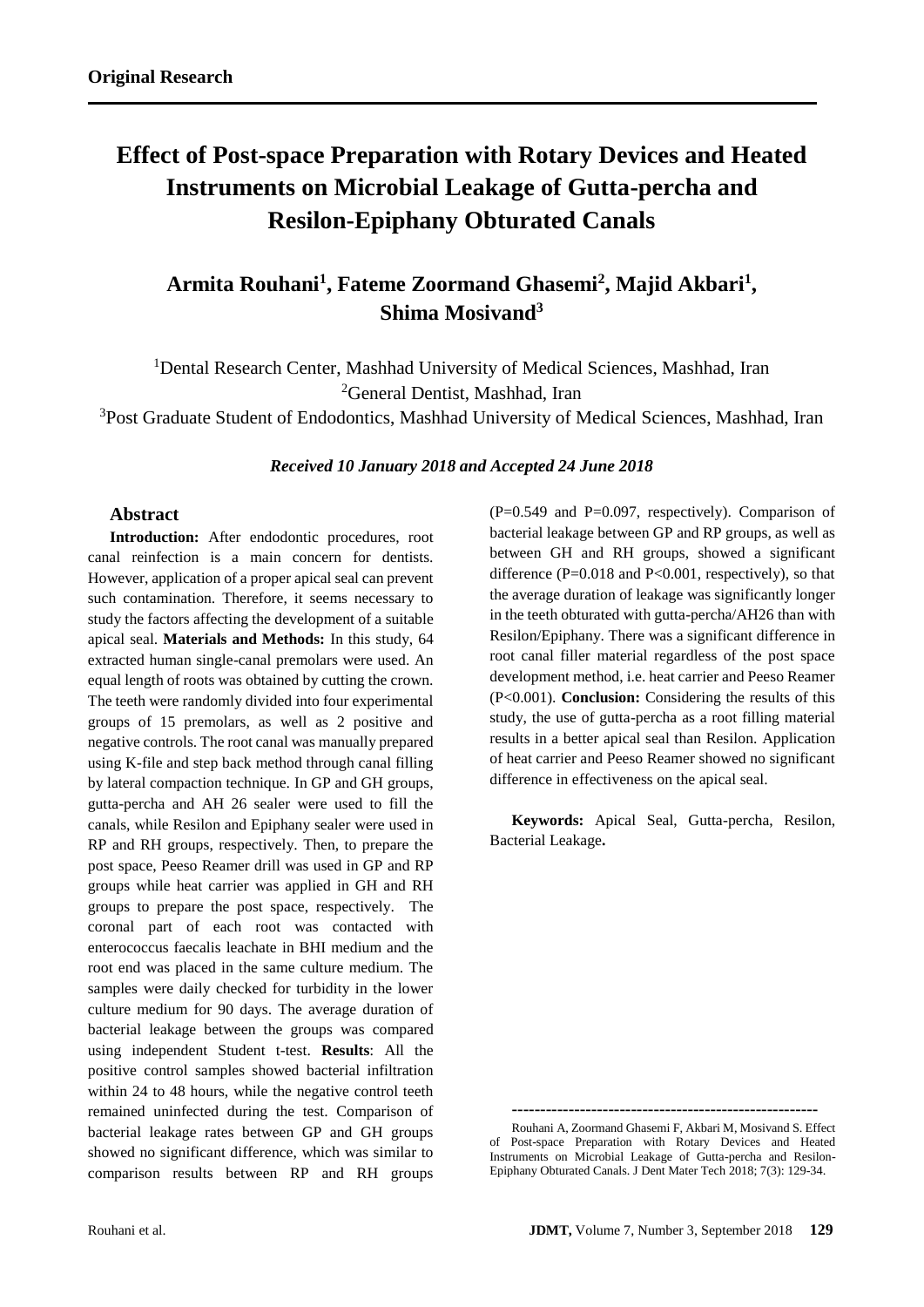### **Introduction**

The dental pulp is a sterile environment. A number of confounding factors such as caries can cause infection in the pulp and its spread to periapical tissues (1). Elimination of infectious microbial agents in the root canal and prevention of re-infection are the main goals of endodontic therapies (2). Because cleaning and shaping the root canal cannot eliminate all the microorganisms in the canal even with widespread use of cleaning agents, creation of a complete apical seal for an unlimited period as a barrier to prevent the passage of microorganisms and their products is another objective of endodontic therapy, which prevents the development or continuation of inflammation in this area and leads to success of treatment in the long run (1, 3-5). The quality of root canal filling, type of the filling material, method of removal, and quantity of filling material are the factors affecting the quality of apical seal (6-10).

Gutta-percha is a standard material with minimal toxicity among the currently available filling materials, has a tendency for self-sterilization, is easy to work with, and can be conveniently removed from the canal. Inability to bind to dentin walls, which is the main disadvantage of this material, is the reason for simultaneous use of a root canal sealer material (1). Resilon is a synthetic thermoplastic polymer, which has been introduced to create a more effective seal due to the formation of resin tags within the dentinal tubules. The tissue biocompatibility of this material, which is used similar to gutta-percha, has been indicated, and it is capable of binding with resin sealers such as Epiphany. This sealer material is resistant to bacterial leakage by creating a bond between dentin walls and the central core (1, 5, 11, 12).

Several studies have compared the apical seal created by Resilon/Epiphany with that created by guttapercha/sealer, which have reported different results (13, 14). Today, a post space is used in the teeth subject to endodontic treatment to cause retention for core structure, reinforce the remaining crown tissue, and distribute forces along the root (15, 16).

Preparation of a post space can be done immediately or with delay. The immediate method of post space preparation decreases the number of patient visits, which will result in increased patient's satisfaction (4, 17).

Various methods are used to prepare the post space, including the application of solvents, heating instruments such as heat carrier, and rotary instruments like Peeso Reamers. The aim of this study was to evaluate the effect of post space preparation with rotary devices, as well as using heated instruments on microbial leakage of canals obturated with gutta-percha and Resilon-Epiphany.

#### **Materials and methods**

To conduct this experimental study, 64 extracted human premolars meeting the following criteria were used: single-root and single-canal, straight canals, initial apical foramen diameter equal to file  $\neq 20$  or 25. Teeth with internal or external resorption, root caries, canal calcification, extra canals and cracks were excluded from the study.

The teeth were randomly divided into four experimental groups of 15 premolars as well as positive and negative control groups (two premolars each).

The crowns were cut from CEJ region using diamond saw at approximately 300 rpm, with water coolant, so that 11-12 mm of each root remained. In all groups, the preparation of root canals was done using manual K-file (Dentsply Maillefer, Switzerland) by Step back technique. The working length was determined through passing the file through apical foramen and subtracting 1 mm from its length, and the last applied apical file (MAF) was considered 35 in all the samples. The coronal part of root canal was prepared using Gates Glidden drills #1-3, (Dentsply Maillefer, Switzerland), the canal was irrigated using 2.5% sodium hypochlorite followed by distilled water and dried using paper points.

Gutta-percha (Ariadent, Iran) and AH-26 root canal sealer (Dentsply, De Trey, Konstanz, Germany) were used for canal filling in GP and GH groups, The master gutta-percha cone having the same number with the master apical file (MAF) was selected. The AH 26 sealer with a creamy consistency was prepared and the guttapercha cone was smeared with it and placed in the canal, so that it went through the working length and had a slight tug back. A size B finger spreader (Dentsply Maillefer, Switzerland) reaching 1 mm of working length and a secondary gutta-percha #20 (Ariadent, Iran) were used for lateral compaction. Secondary guttapercha cones were used until the spreader was not able to penetrate over 2 mm beyond the canal orifice. After completing the filling, a hot heat carrier was used to cut the extra gutta-percha.

Resilon and Epiphany root canal sealer were used to fill the canals in RP and RH groups, and the Resilon cone with the same number of the master apical file (MAF) was selected. Resilon cone was smeared with Epiphany sealer and placed in the canal, so that it went through the working length with a slight tug back. Size B finger spreader reaching 1 mm of the working length and a secondary Resilon can #20 were used for lateral compaction. Secondary Resilon cones were used until the spreader was not able to penetrate over 2 mm beyond the canal orifice. After cutting excess material from the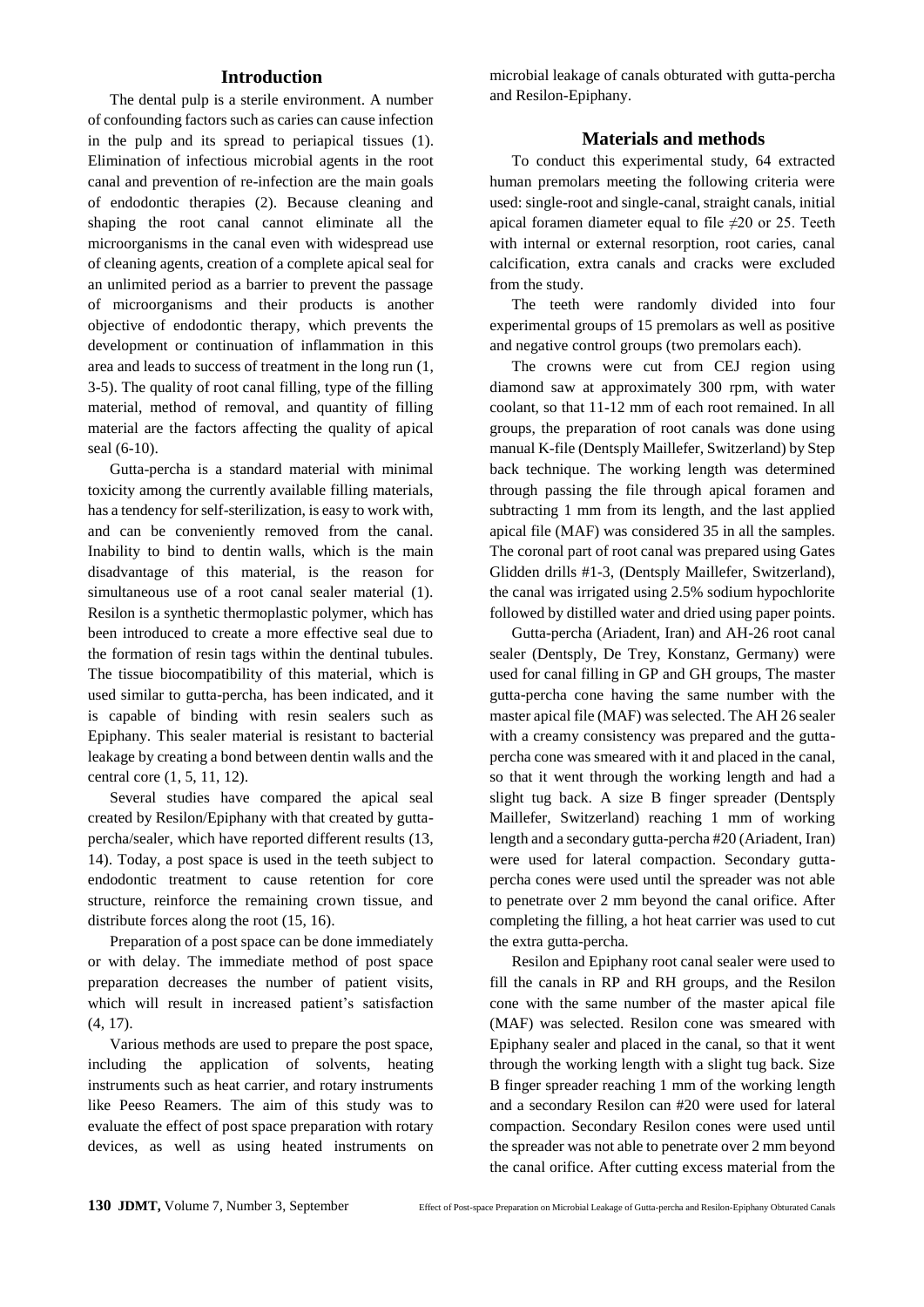Resilon cone, the obturated coronal surface was light cured for 40 s.

Then, in GP and RP groups, Peeso Reamer #3 (Dentsply Maillefer, Switzerland) was used to leave behind 4 mm of gutta-percha for post space preparation but a heat carrier was used for this purpose in GH and RH groups (18).

The teeth in the positive and negative control groups were prepared similar to the experimental groups; but the root canals in the positive control group were not filled. All root canals in negative control group were obturated in the same way as experimental groups but no post space preparation was done.

The samples were prepared to investigate the bacterial leakage. (Fig. 1) The external surfaces of specimens were covered with two layers of nail varnish from the coronal edge to 2mm short of the apex. All teeth in negative group completely covered with nail varnish including root apex. Coronal third of each root was inserted individually in the latex surgical tube and the connection was sealed with cyanoacrylate glue. The system was sterilized using ethylene oxide gas and placed in the 5 ml sterile glass vial, containing 3 ml sterile Brain Heart Infusion (BHI) (Merck, Germany) to insure that the root apex was placed in the liquid. The coronal chamber inoculated with 0.5 ml BHI containing approximately 10 <sup>8</sup> bacteria ml -1*E. faecalis* (ATCC 29212, obtained from Iranian Center for Scientific Research) using a sterile syringe.. The medium with microorganisms was changed every 5 days. The samples were incubated at 37°C and were daily checked for turbidity in the broth in the apical chamber for 90 days. The time taken for the turbidity of broth in the apical chamber was recorded for each sample.

#### **Statistical analysis**

The data were analyzed using statistical tests. The distribution numerical data were examined using Kolmogorov-Smirnov test. The average duration of bacterial leakage was compared between groups using independent samples t-test. Statistical significance was inferred if the P value was less than .05.



**Figure 1.** Evaluation of bacterial leakage in specimens: The right sample shows evidence for turbidity of culture medium

#### **Results**

 One specimen in GH group and two in RP group were lost during preparation. Statistics tests confirmed normal distribution of data in groups.

The average leakage results in different groups are shown in Table 1. Data analysis showed no significant difference between the canals of GP and GH groups  $(P=0.549)$ , nor between RH and RP groups  $(P=0.097)$ .

Comparison of leakage time between GP and RP groups showed a significant difference, which was also observed between GH and RH groups (P=0.018 and P=0.001, respectively). The average duration of leakage was significantly higher in GP and GH groups than RP and RH groups, respectively.

| Groups | N  | <b>Mean</b> | <b>Standard Deviation</b> | <b>Minimum</b> | <b>Maximum</b> |
|--------|----|-------------|---------------------------|----------------|----------------|
| (GP)   | 15 | 73.20       | 27.28                     | 4              | 90             |
| (GH)   | 14 | 65.07       | 31.50                     | 19             | 90             |
| (RP)   | 13 | 36.46       | 33.92                     | 2              | 90             |
| (RH)   | 15 | 23.07       | 28.39                     |                | 90             |

**Table 1.** Descriptive statistics of the study groups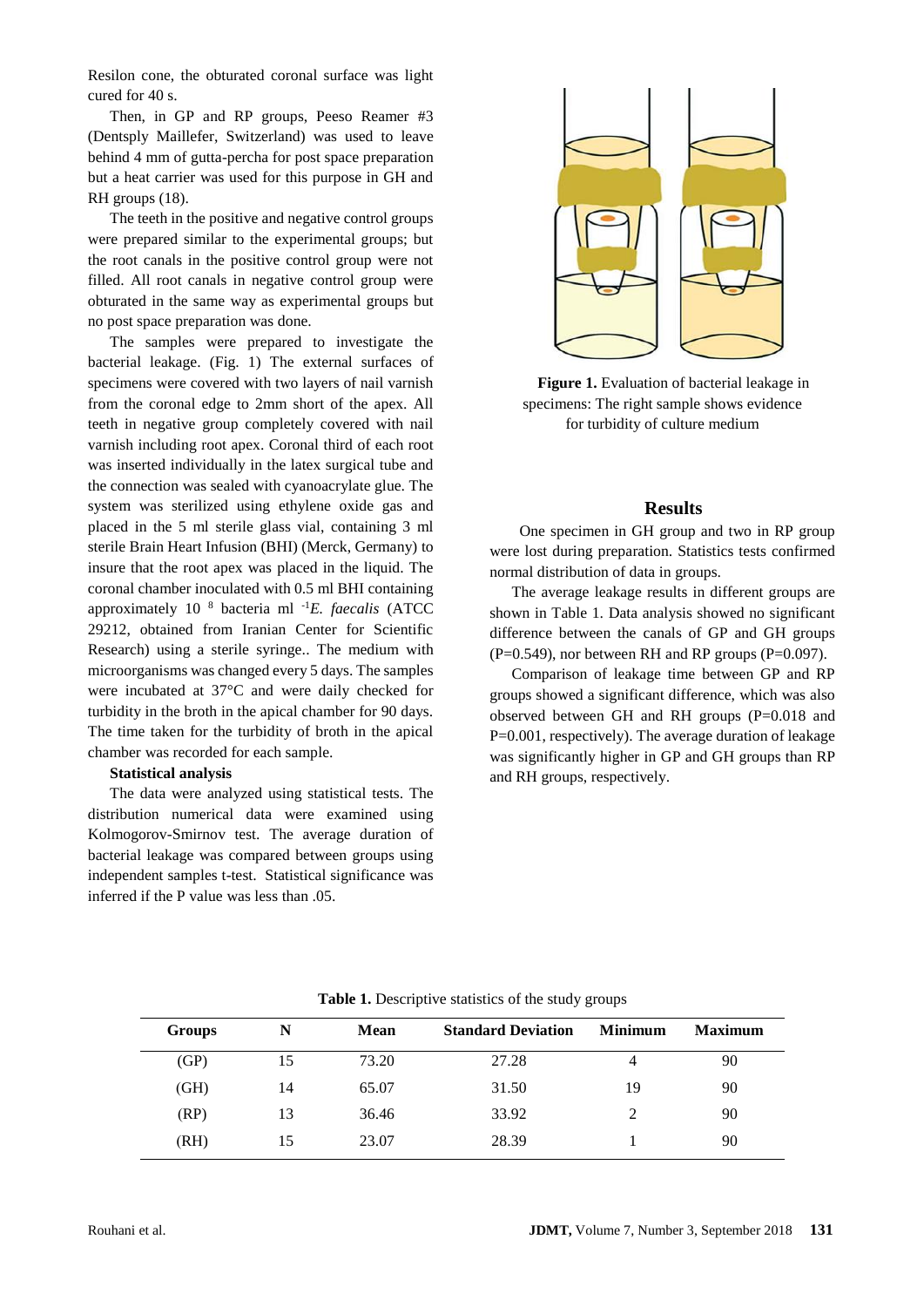#### **Discussion**

In the present study, there was no difference in the duration of leakage between removal method of the filling material by Peeso Reamer or heat carrier. In other words, the method of post space preparation had no significant effect on leakage of samples. However, there was a significant difference between the root canal filling material (gutta-percha and Resilon) regardless of post space preparation method (heat carrier and Peeso Reamer). In general, the canals obturated with guttapercha showed better results than those obturated with Resilon.

Similar to the results of present study, the study of Castelo-Baz et al. in 2013 comparing the sealing capacity of gutta-percha and Resilon by scanning electron microscope (SEM) showed that the apical sealing capacity of Resilon was not superior to that of guttapercha [\(19](https://translate.googleusercontent.com/translate_f#_ENREF_19) ). Zogheib and colleagues in 2012 compared the apical filling of Resilon with gutta-percha after application of warm vertical compaction method, in which no advantage for Real Seal/Resilon system was shown over AH Plus/gutta-percha [\(20\)](https://translate.googleusercontent.com/translate_f#_ENREF_20). Stratton and colleagues compared the leakage rate of gutta-percha/AH Plus with Epiphany/Resilon using liquid filtration, which showed better results when using Resilon relative to gutta-percha [\(11\)](https://translate.googleusercontent.com/translate_f#_ENREF_11). The difference of their results with the present study may be due to difference in evaluation methods of apical leakage because studies have shown that the use of different methods will result in various outcomes [\(21,](https://translate.googleusercontent.com/translate_f#_ENREF_21) [22\)](https://translate.googleusercontent.com/translate_f#_ENREF_22).

On the other hand, in this study, the average duration of apical leakage in the group obturated with gutta-percha in which the post space was prepared with Peeso Reamer was higher than the group obturated with gutta-percha in which the post space was prepared with heat carrier; however, the difference between the two groups was not significant. The results of the present study were confirmed by the findings of Kamatagi and colleagues in 2013 who investigated the effect of two methods to remove gutta-percha (i.e. use of heat carrier vs. Gates Glidden drills and Peeso Reamer) on apical leakage rates

using dye penetration method, where no significant differences were detected between the use of these two methods [\(23\)](https://translate.googleusercontent.com/translate_f#_ENREF_23). In another study by Balto and colleagues in 2005, the apical seal was evaluated for bacterial leakage rate after removing gutta-percha using heat carrier and Peeso Reamer, which indicated a lower level of leakage when using Peeso Reamer (24). This difference may be due to the approach used to investigate the leakage rate.

## **Conclusion**

Given the limitations of an experimental study, the present project showed that the use of gutta-percha and AH 26 sealer provided a better apical seal relative to Resilon and Epiphany sealer. There is no difference between heat carrier and Peeso Reamer with respect to apical leakage rates in post space preparations

#### **References**

- 1. Fouad A, Torabinejad M, Walton R. (2008). Endodontics: principles and practice: SAUNDERS ELSEVIER.
- 2. Haapasalo M, Endal U, Zandi H, Coil J. (2005).Eradication of endodontic infection by instrumentation and irrigation solutions. Endodontic topics. 10(1): 77-102.
- 3. Gilheany P, Figdor D, Tyas M. (1994). Apical dentin permeability and microleakage associated with root end resection and retrograde filling. Journal of Endodontics. 20(1): 22-6.
- 4. Heling I, Gorfil C, Slutzky H, Kopolovic K, Zalkind M, Slutzky-Goldberg I. (2002). Endodontic failure caused by inadequate restorative procedures: review and treatment recommendations. The Journal of prosthetic dentistry. 87(6): 674-8.
- 5. Siqueira J. (2001). Aetiology of root canal treatment failure: why well-treated teeth can fail. International endodontic journal. 34(1): 1-10.
- 6. Solano F, Hartwell G, Appelstein C. (2005). Comparison of apical leakage between immediate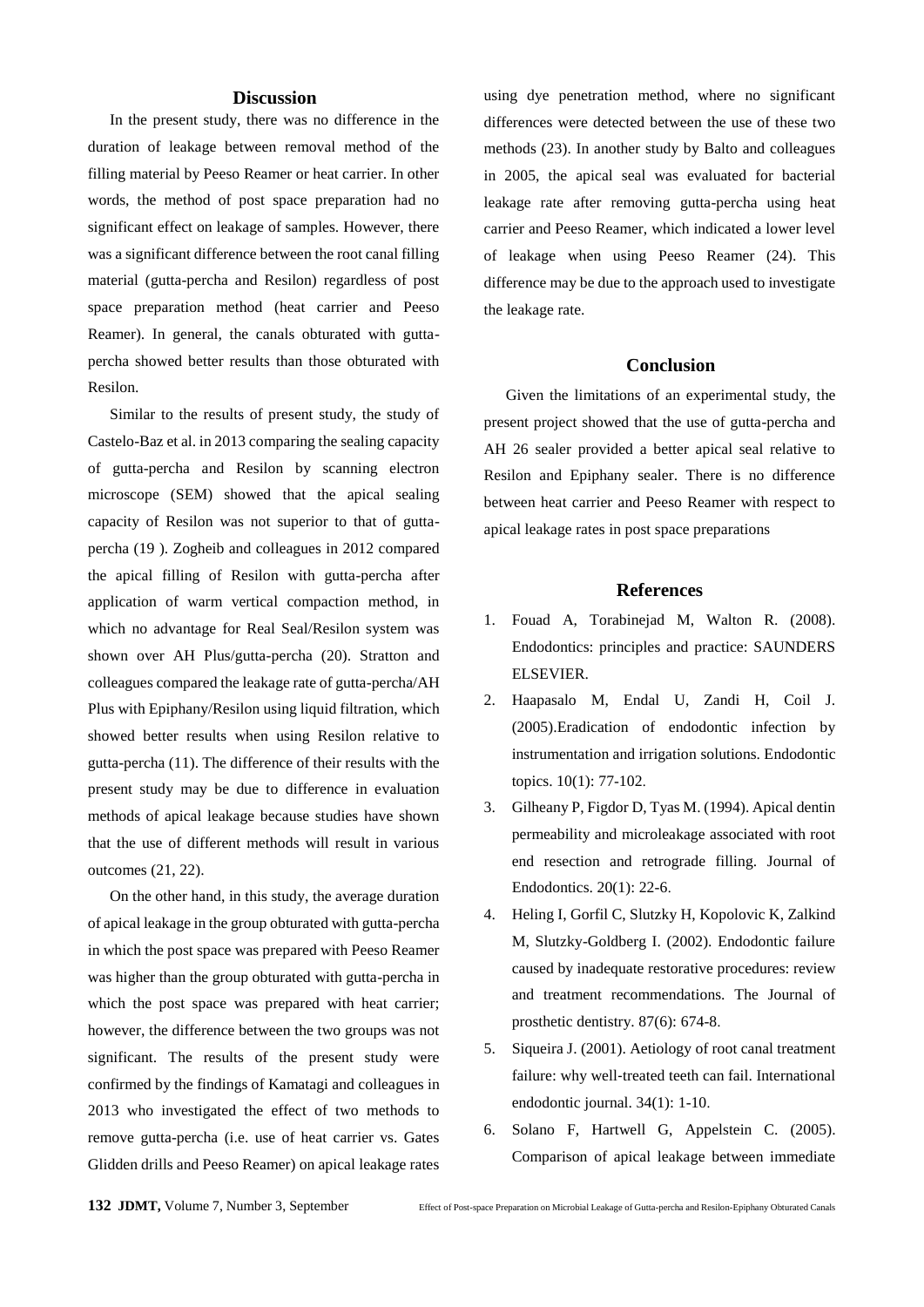versus delayed post space preparation using AH plus sealer. 31(10): 752-4.

- 7. Vasconcelos BCd, Bernardes RA, Duarte MAH, Bramante CM, Moraes IGd. (2011). Apical sealing of root canal fillings performed with five different endodontic sealers: analysis by fluid filtration . Journal of Applied Oral Science. 19(4): 324-8.
- 8. Veríssimo D, Vale M. (2006). Methodologies for assessment of apical and coronal leakage of endodontic filling materials: a critical review. Journal of oral science. 48(3): 93-8.
- 9. Froughreyhani M, Milani AS, Rahimi S, Shakouie S, Fateh S. (2011). Comparison of apical sealing ability of resected mineral trioxide aggregate, guttapercha and a resin-based root canal filling material (resilon). African Journal of Biotechnology.10 (51): 10516-9.
- 10. Solano F, Hartwell G, Appelstein C. (2005). Comparison of apical leakage between immediate versus delayed post space preparation using AH Plus sealer. Journal of endodontics.31 (10): 752-4.
- 11. Stratton R, Apicella M, Mines P. (2006). A fluid filtration comparison of gutta-percha versus Resilon, a new soft resin endodontic obturation system. Journal of Endodontics. 32(7): 642-5.
- 12. Tay FR, Loushine RJ, Weller RN, Kimbrough WF, Pashley DH, Mak Y-F, et al. (2005). Ultrastructural evaluation of the apical seal in roots filled with a polycaprolactone-based root canal filling material. Journal of endodontics. 31(7): 514-9.
- 13. Biggs SG, Knowles KI, Ibarrola JL, Pashley DH. (2006). An in vitro assessment of the sealing ability of resilon/epiphany using fluid filtration. Journal of endodontic.32 (8): 759-61.
- 14. Shipper G, Teixeira FB, Arnold RR, Trope M. (2005). Periapical inflammation after coronal microbial inoculation of dog roots filled with guttapercha or resilon. Journal of Endodontics. 31(2): 91-6.
- 15. Summitt JB, Robbins JW, Hilton TJ, Schwartz RS. Fundamentals of operative dentistry: a contemporary approach :shayan nemoudar press 2006.
- 16. Moshonov J, Slutzky-Goldberg I, Gottlieb A, Peretz B. (2005). The effect of the distance between post and residual gutta-percha on the clinical outcome of endodontic treatment. Journal of endodontics. 31(3): 177-9.
- 17. Solano F, Hartwell G, Appelstein C. (2005). Comparison of apical leakage between immediate versus delayed post space preparation using AH Plus sealer. Journal of endodontics. 31(10): 752-4.
- 18. Abramovitz I, Tagger M, Tamse A, Metzger Z. (2000). The effect of immediate vs. delayed post space preparation on the apical seal of a root canal filling: a study in an increased-sensitivity pressure-driven system. Journal of endodontics. 26(8): 435-9.
- 19. Castelo‐Baz P, Martin‐Biedma B, Lopes MM, Pires‐Lopes L, Silveira J, López‐Rosales E, et al. Ultramicroscopic study of the interface and sealing ability of four root canal obturation methods: Resilon versus gutta‐percha.(2013). Australian Endodontic Journal. 39(3): 159-63.
- 20. Zogheib C, Naaman A, Medioni E. (2012). Evaluation of apical filling after warm vertical compaction using two different endodontic materials: Resilon and Gutta-Percha. World Journal of Dentistry. 3(2): 166.
- 21. Barthel C, Moshonov J, Shuping G ,Orstavik D. (1999). Bacterial leakage versus dye leakage in obturated root canals. International Endodontic Journal. 32(5): 370-5.
- 22. Pommel L, Jacquot B, Camps J. (2001). Lack of correlation among three methods for evaluation of apical leakage. Journal of Endodontics. 27(5): 347-50.
- 23. Kamatagi L, Saler S, Rastogi A, Chhabra N. (2013). Permeability of Remaining Endodontic Obturation: Comparison of Immediate versus Delayed Post Space Preparation, An In Vitro Study. Asian Journal of Oral Health & Allied Sciences. 3 (1).
- 24. Balto H, Al-Nazhan S, Al-Mansour K, Al-Otaibi M, Siddiqu Y. (2005). Microbial Leakage of Cavit, IRM, and Temp Bond in Post-prepared Root Canals